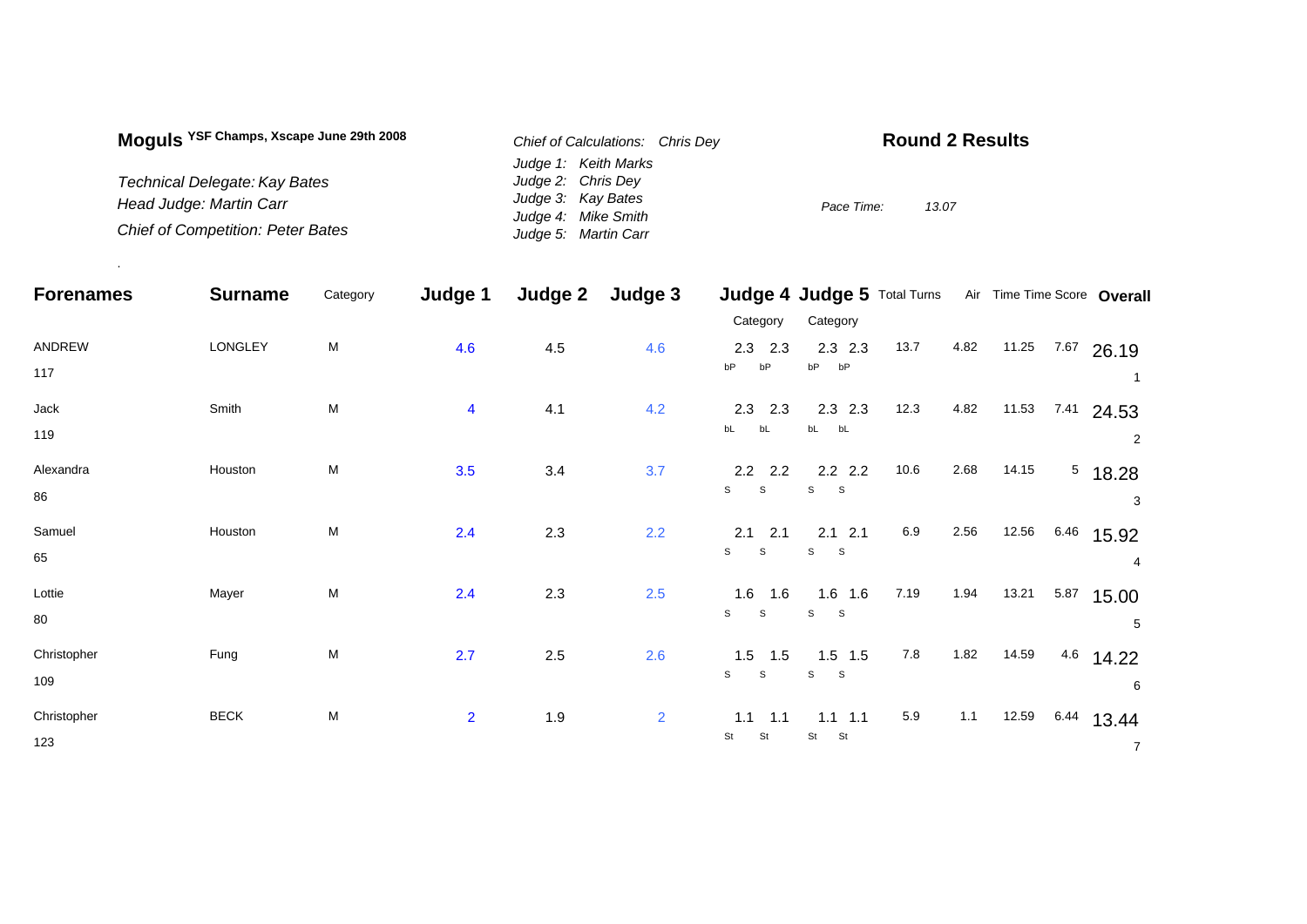| <b>Forenames</b> | <b>Surname</b> | Category | Judge 1        | <b>Judge 2</b> | Judge 3 |             | <b>Judge 4 Judge 5 Total Turns</b> |      |      |       |      | Air Time Time Score Overall |
|------------------|----------------|----------|----------------|----------------|---------|-------------|------------------------------------|------|------|-------|------|-----------------------------|
|                  |                |          |                |                |         | Category    | Category                           |      |      |       |      |                             |
| JAMES            | <b>FOSTER</b>  | M        | $\overline{2}$ | 1.9            | 1.9     | $1.3$ $1.3$ | $1.3$ 1.3                          | 5.8  | 1.58 | 13.62 | 5.49 | 12.87                       |
| 124              |                |          |                |                |         | S S         | S S                                |      |      |       |      | 8                           |
| William          | Wozencroft     | M        | 1.6            | 1.4            | 1.6     | 1.4<br>1.4  | $1.4$ 1.4                          | 4.59 | 1.7  | 13.12 | 5.95 | 12.24                       |
| 63               |                |          |                |                |         | S S         | S S                                |      |      |       |      |                             |
| Michael          | Perkins        | M        | 1.9            | 1.8            | 1.7     | $1.3$ 1.3   | $1.3$ $1.3$                        | 5.4  | 1.58 | 14.62 | 4.57 | 11.55                       |
| 128              |                |          |                |                |         | S<br>S.     | S S                                |      |      |       |      | 10                          |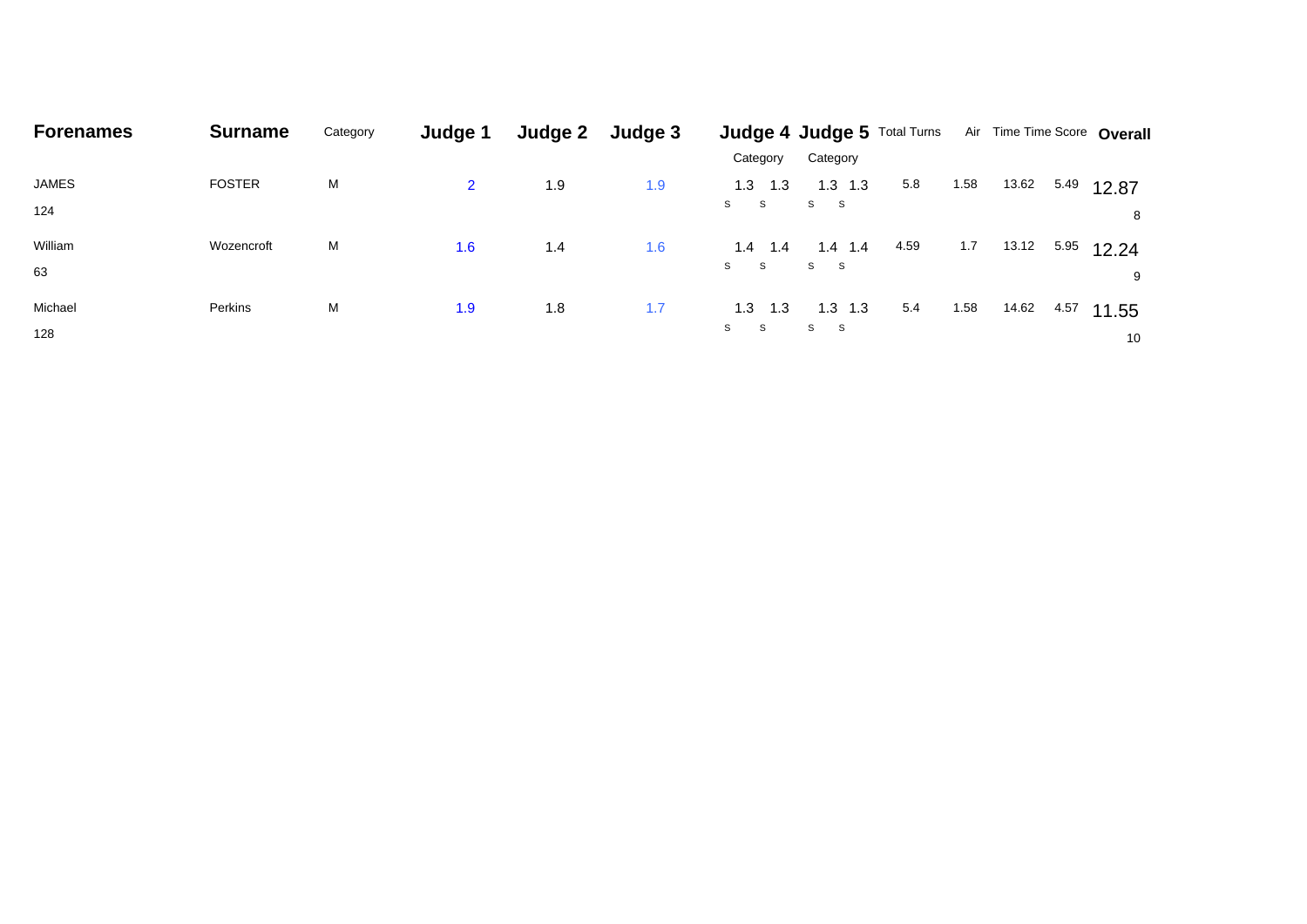| Moguls YSF Champs, Xscape June 29th 2008 | Chief of Calculations: Chris Dev           | <b>Round 1 Results</b> |       |  |  |  |
|------------------------------------------|--------------------------------------------|------------------------|-------|--|--|--|
| Technical Delegate: Kay Bates            | Judge 1: Keith Marks<br>Judge 2: Chris Dev |                        |       |  |  |  |
| Head Judge: Martin Carr                  | Judge 3: Kay Bates<br>Judge 4: Mike Smith  |                        |       |  |  |  |
| <b>Chief of Competition: Peter Bates</b> | Judge 5: Martin Carr                       | Pace Time:             | 13.07 |  |  |  |

.

| <b>Names</b>        |               | Category  | Turns J1-3 |     |     |                                                   | Air J4-5                                   | Total Turns and Air |      | Time in Sec and Scor |      | <b>Overall</b> |                |
|---------------------|---------------|-----------|------------|-----|-----|---------------------------------------------------|--------------------------------------------|---------------------|------|----------------------|------|----------------|----------------|
|                     |               |           |            |     |     |                                                   |                                            |                     |      |                      |      |                |                |
| ANDREW<br>117       | LONGLEY       | M         | 4.5        | 4.4 | 4.5 | 2.3<br>2.3<br>bP<br>bP                            | $2.3$ 2.3<br>bP<br>bP                      | 13.4                | 4.82 | 11.62                | 7.33 | 25.55          | $\overline{1}$ |
| Jack<br>119         | Smith         | ${\sf M}$ | 3.9        | 3.8 | 3.7 | 2.3<br>2.3<br>bL<br>bL                            | $2.3$ 2.3<br>bL bL                         | 11.39               | 4.82 | 11.56                | 7.38 | 23.59          | $\overline{2}$ |
| Alexandra<br>86     | Houston       | M         | 3.1        | 3.3 | 3.2 | 2.1<br>2.1<br>S<br>S                              | $2.1$ $2.1$<br>S<br>-S                     | 9.6                 | 2.56 | 14.65                | 4.54 | 16.7           | $\mathbf{3}$   |
| Samuel<br>65        | Houston       | M         | 2.4        | 2.5 | 2.5 | $2^{\circ}$<br>$\overline{2}$<br>$\mathsf S$<br>S | $\overline{2}$<br>$\overline{2}$<br>S<br>S | 7.4                 | 2.44 | 13.87                | 5.26 | 15.1           | 4              |
| Christopher<br>109  | Fung          | ${\sf M}$ | 2.6        | 2.7 | 2.9 | $1.8$ 1.8<br>S<br>S                               | $1.8$ 1.8<br>S<br><sub>S</sub>             | 8.2                 | 2.18 | 14.81                | 4.4  | 14.78          | $\sqrt{5}$     |
| Lottie<br>80        | Mayer         | ${\sf M}$ | 2.2        | 1.9 | 2.1 | $1.5$ 1.5<br>S<br>$\mathbb S$                     | $1.5$ 1.5<br>S<br>S                        | 6.19                | 1.82 | 12.37                | 6.64 | 14.65          | 6              |
| <b>JAMES</b><br>124 | <b>FOSTER</b> | ${\sf M}$ | 2.6        | 2.5 | 2.2 | $1.6$ 1.6<br>S<br>$\mathsf S$                     | $1.6$ 1.6<br>S<br>$\mathbf{s}$             | $7.3$               | 1.94 | 14.09                | 5.06 | 14.3           | $\overline{7}$ |
| Michael<br>128      | Perkins       | M         | 2.2        | 2.2 | 1.9 | 0.8<br>0.8<br>S<br>$\mathbb S$                    | $0.8\ 0.8$<br>S<br>S                       | 6.3                 | 0.96 | 12.15                | 6.84 | 14.1           | 8              |
| William<br>63       | Wozencroft    | ${\sf M}$ | 2.4        | 2.4 | 2.2 | $1.6$ 1.6<br>S<br>S                               | $1.6$ 1.6<br>S<br>$\mathsf S$              | $\overline{7}$      | 1.94 | 14.46                | 4.72 | 13.66          | 9              |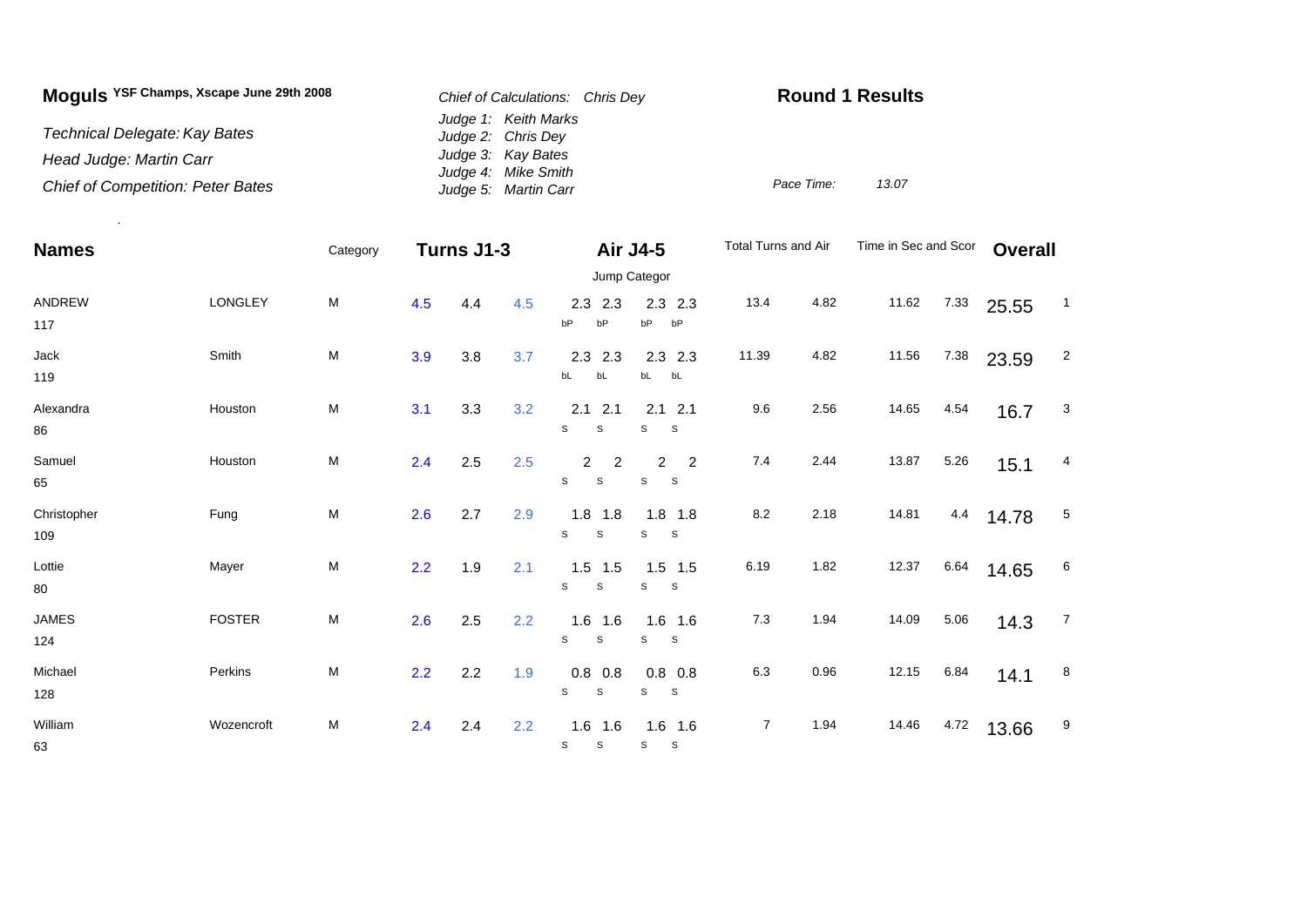| <b>Names</b>           |                  | Category                                                                                                   |              | Turns J1-3 |                |                                                    | <b>Air J4-5</b>                                                | Total Turns and Air |      | Time in Sec and Scor |        | <b>Overall</b> |    |
|------------------------|------------------|------------------------------------------------------------------------------------------------------------|--------------|------------|----------------|----------------------------------------------------|----------------------------------------------------------------|---------------------|------|----------------------|--------|----------------|----|
| Christopher<br>123     |                  |                                                                                                            |              |            |                |                                                    | Jump Categor                                                   |                     |      |                      |        |                |    |
|                        | <b>BECK</b>      | M                                                                                                          | 1.9          | 1.7        | 1.8            | $0.5$ 0.5<br>St<br>St                              | $0.5$ 0.5<br>St<br>St                                          | 5.4                 | 0.5  | 11.18                | 7.73   | 13.63          | 10 |
| David<br>94            | Freeman          | M                                                                                                          | 1.5          | 1.4        | 1.5            | $\mathbf 1$<br>$\overline{1}$<br>$\mathsf{s}$<br>S | $\mathbf{1}$<br>$\overline{1}$<br>$\mathsf{s}$<br><sub>S</sub> | 4.4                 | 1.22 | 11.59                | 7.35   | 12.97          | 11 |
| Eliza<br>40            | Laben            | $\mathsf{M}% _{T}=\mathsf{M}_{T}\!\left( a,b\right) ,\ \mathsf{M}_{T}=\mathsf{M}_{T}\!\left( a,b\right) ,$ | $\mathbf{3}$ | 2.8        | 2.9            | $1.3$ 1.3<br>s<br>$\mathsf{s}$                     | $1.3$ 1.3<br>S<br>S                                            | 8.69                | 1.58 | 16.68                | 2.68   | 12.95          | 12 |
| Sean<br>113            | Barrett          | ${\sf M}$                                                                                                  | 1.5          | 1.7        | 1.6            | $1.2$ 1.2<br>$\mathsf{s}$<br>$\mathbb S$           | $1.2$ 1.2<br>S<br>$\mathsf S$                                  | 4.8                 | 1.46 | 12.96                | 6.1    | 12.36          | 13 |
| Hannah Jade<br>70      | Handford-Styring | M                                                                                                          | 2.2          | 2.1        | 2.3            | $1.7$ 1.7<br>S<br>$\mathbb S$                      | $1.7$ 1.7<br>S<br>S                                            | 6.6                 | 2.06 | 15.9                 | 3.4    | 12.06          | 14 |
| LAWRIE<br>99           | CAMPBELL         | M                                                                                                          | 1.5          | 1.3        | 1.4            | $1.2$ 1.2<br>S<br>$\mathsf S$                      | $1.2$ 1.2<br>S<br>S                                            | 4.19                | 1.46 | 12.78                | 6.26   | 11.91          | 15 |
| <b>JONATHAN</b><br>105 | <b>SUTCLIFFE</b> | M                                                                                                          | 1.2          | $1.2$      | 1.3            | $1.7$ 1.7<br>3<br>$\ensuremath{\mathsf{3}}$        | $1.7$ 1.7<br>$\mathbf{3}$<br>$\mathbf{3}$                      | 3.7                 | 3.56 | 14.87                | 4.34   | 11.6           | 16 |
| <b>JAMES</b><br>67     | <b>HOBSON</b>    | ${\sf M}$                                                                                                  | 2.3          | 2.3        | 1.9            | $1.5$ 1.5<br>S<br>$\mathbb S$                      | $1.5$ 1.5<br>S<br>$\mathsf S$                                  | 6.5                 | 1.82 | 16.28                | $3.05$ | 11.37          | 17 |
| <b>STEVEN</b><br>88    | <b>HELLIWELL</b> | M                                                                                                          | 1.6          | 1.4        | 1.6            | $0.6$ 0.6<br>s<br>$\mathbb S$                      | $0.6$ 0.6<br>s<br>$\mathbf{s}$                                 | 4.59                | 0.72 | 13.15                | 5.92   | 11.23          | 18 |
| <b>GREGOR</b><br>81    | CAMPBELL         | ${\sf M}$                                                                                                  | 1.5          | 1.4        | 1.6            | $0.6$ 0.6<br>St<br>St                              | $0.6$ 0.6<br>St <sub>s</sub><br>St                             | 4.5                 | 0.6  | 13.09                | 5.98   | 11.08          | 19 |
| William<br>60          | Nimick           | ${\sf M}$                                                                                                  | 2.1          | 2.1        | $\overline{2}$ | $1.3$ 1.3<br>s<br>$\mathsf{s}$                     | $1.3$ $1.3$<br>s<br>S                                          | 6.2                 | 1.58 | 16.03                | 3.28   | 11.06          | 20 |
| Tom<br>91              | Mclaughlin       | ${\sf M}$                                                                                                  | 1.1          | 1.1        | 1              | $1.3$ 1.3<br>${\tt S}$<br>$\mathsf{s}$             | $1.3$ $1.3$<br>S<br>$\mathbf{s}$                               | 3.2                 | 1.58 | 13.03                | 6.03   | 10.81          | 21 |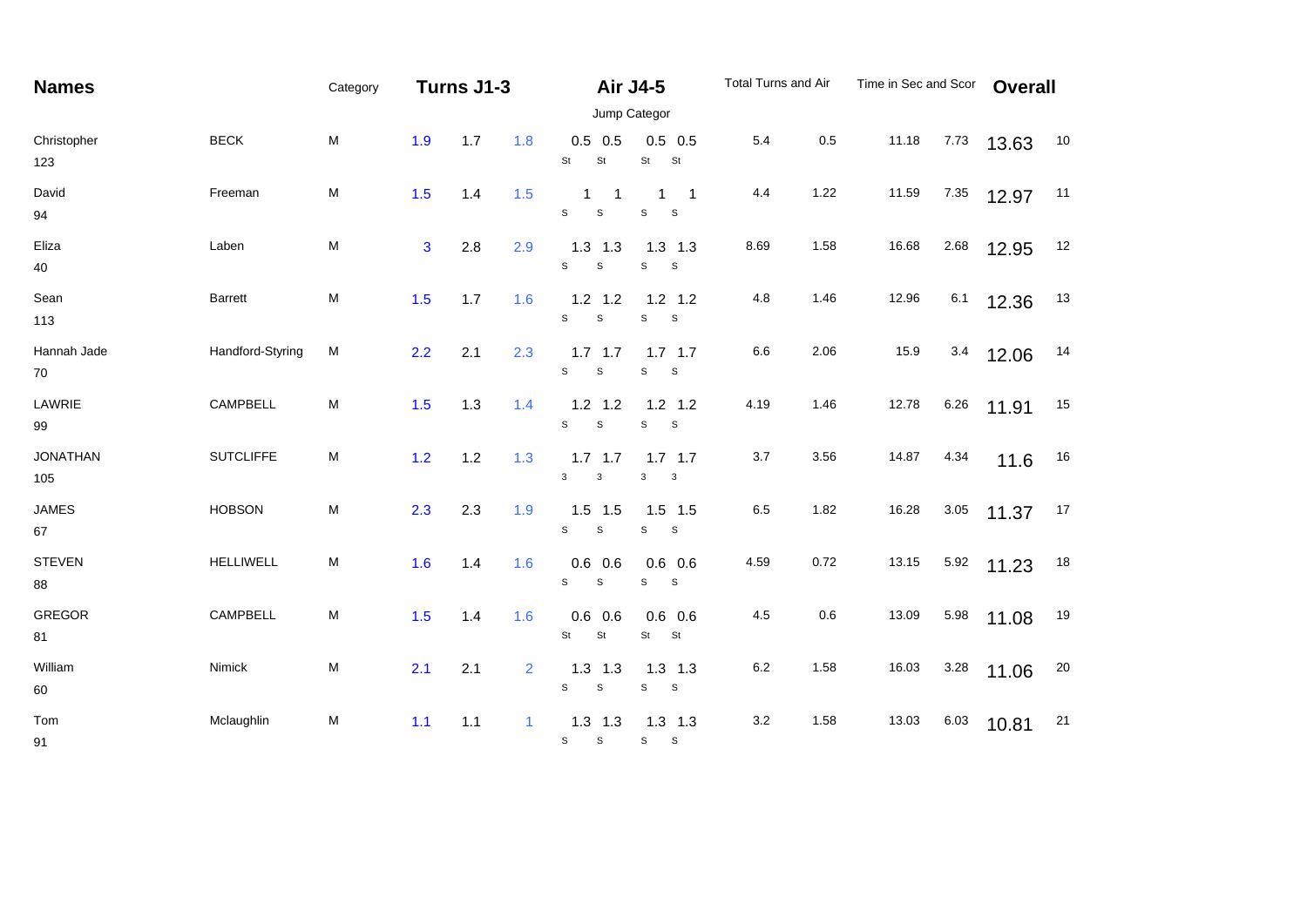| <b>Names</b>          |                  | Category  | Turns J1-3   |              |              |                                         | <b>Air J4-5</b><br>Jump Categor          | Total Turns and Air |         | Time in Sec and Scor |      | <b>Overall</b> |        |
|-----------------------|------------------|-----------|--------------|--------------|--------------|-----------------------------------------|------------------------------------------|---------------------|---------|----------------------|------|----------------|--------|
| James<br>79           | Coley            | M         | 1.1          | 1.1          | 1.3          | $0.6$ 0.6<br>S<br>$\mathbb S$           | $0.6$ 0.6<br>$\mathbb S$<br>$\mathsf S$  | 3.5                 | 0.72    | 13                   | 6.06 | 10.28          | 22     |
| Denzil<br>130         | Davies           | M         | 1.6          | 1.5          | 1.5          | $0.6$ 0.6<br>S<br>$\mathbb S$           | $0.6$ 0.6<br>S<br>S                      | 4.59                | 0.72    | 14.31                | 4.86 | 10.17          | 23     |
| Christopher<br>64     | Aldridge         | ${\sf M}$ | 1.6          | 1.7          | 1.8          | $0.9$ 0.9<br>St<br>St                   | $0.9$ 0.9<br>St<br>St                    | 5.09                | 0.9     | 15.09                | 4.14 | 10.13          | 24     |
| Adam<br>68            | Williams         | ${\sf M}$ | 1.5          | 1.6          | 1.7          | $1.5$ 1.5<br>s<br>$\mathbb S$           | $1.5$ 1.5<br>S<br>S                      | 4.8                 | 1.82    | 15.78                | 3.51 | 10.13          | 25     |
| <b>MAURICE</b><br>147 | CAMPBELL         | ${\sf M}$ | 1.6          | 1.6          | 1.8          | $0.2$ 0.2<br>St<br>St                   | $0.2$ 0.2<br>St<br>St                    | 5                   | $0.2\,$ | 14.5                 | 4.68 | 9.88           | 26     |
| Callum<br>55          | Begg             | ${\sf M}$ | 1.7          | 1.9          | 1.8          | $0.6$ 0.6<br>St<br>St                   | $0.6$ 0.6<br>St<br><b>St</b>             | 5.4                 | 0.6     | 15.78                | 3.51 | 9.51           | 27     |
| Jake<br>85            | Askew            | ${\sf M}$ | 1.8          | 1.7          | 1.8          | $1.5$ 1.5<br>S<br>$\mathbb S$           | $1.5$ 1.5<br>S<br>$\mathsf{s}$           | 5.3                 | 1.82    | 17.4                 | 2.02 | 9.14           | 28     |
| Victoria<br>87        | Bell             | M         | 1.1          | $1.1$        | 1.3          | $0.3$ 0.3<br>St<br>$\mathsf{St}$        | $0.3$ 0.3<br>St<br><b>St</b>             | 3.5                 | 0.3     | 13.96                | 5.18 | 8.98           | 29     |
| Jessica<br>48         | Anderson         | M         | 1.5          | 1.7          | 1.7          | $0.6$ 0.6<br>St<br>$\mathsf{St}$        | $0.6$ 0.6<br>St<br><b>St</b>             | 4.9                 | 0.6     | 16.53                | 2.82 | 8.32           | $30\,$ |
| Alastair<br>76        | Murray           | M         | 1.2          | 1.2          | 1.4          | $0.5$ 0.5<br>$\mathbf S$<br>$\mathbf S$ | $0.5$ 0.5<br>$\mathbb S$<br>$\mathbf{s}$ | 3.8                 | 0.6     | 15.34                | 3.91 | 8.31           | 31     |
| <b>DANIEL</b><br>36   | Aldridge         | M         | $\mathbf{1}$ | $\mathbf{1}$ | $\mathbf{1}$ | $1.1$ 1.1<br>St<br>$\mathsf{St}$        | $1.1 \quad 1.1$<br>St<br>St              | 3                   | 1.1     | 15.18                | 4.06 | 8.16           | 32     |
| Peter<br>142          | Handford-Styring | M         | 1.5          | 1.6          | 1.6          | $0.5$ 0.5<br>St<br>St                   | $0.5$ 0.5<br>St St                       | 4.7                 | 0.5     | 17                   | 2.39 | 7.59           | 33     |